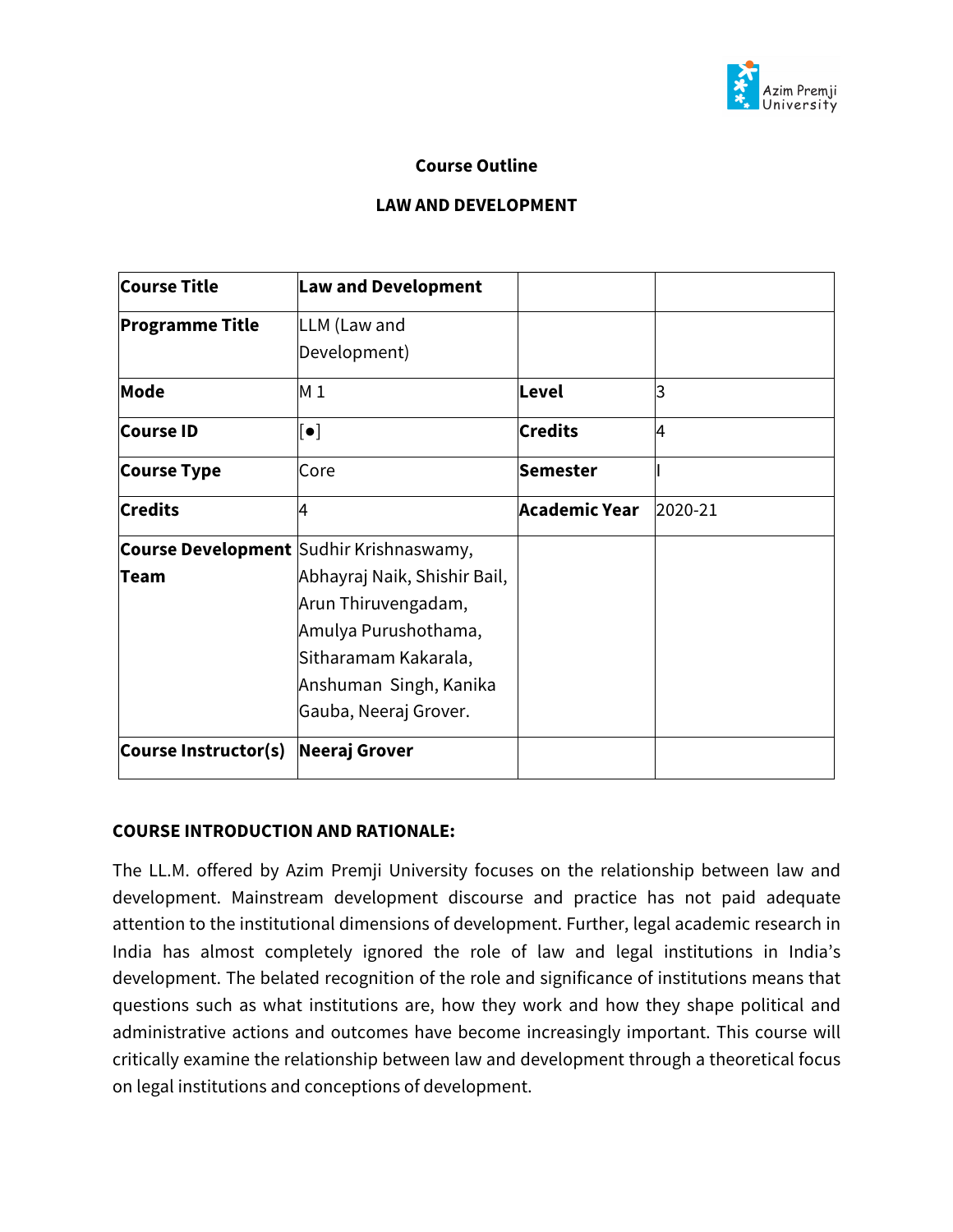This course offers students a normative and social scientific perspective of the relationship between law and development that encourages students to embrace an external view of the law and legal systems that is atypical in Indian legal education. This multi-disciplinary perspective is foundational for the rest of the programme which encourages all students to go beyond the law, and develop competence and ability in at least one mode of disciplinary enquiry external to the legal method.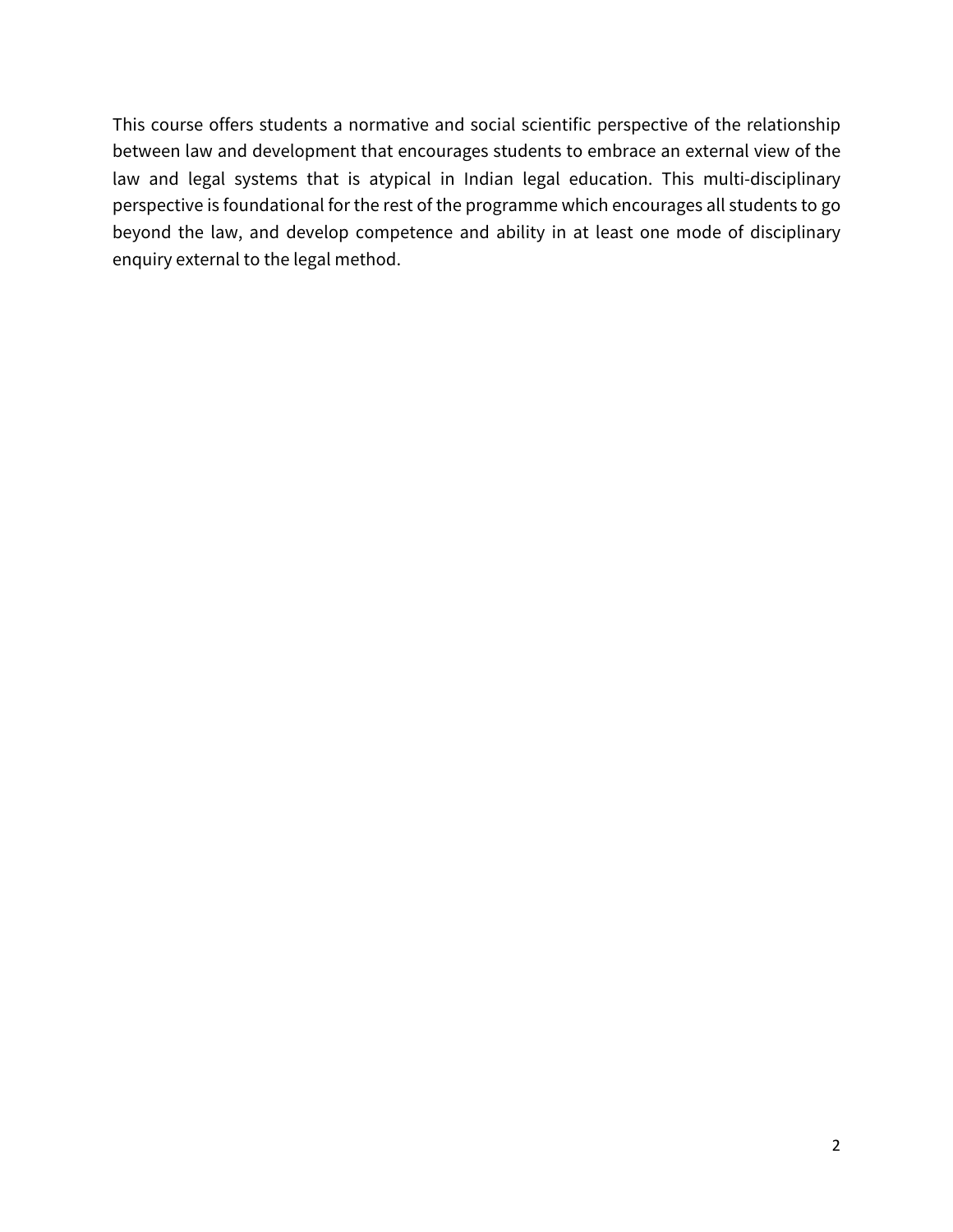### **COURSE OBJECTIVES:**

The course is the core basis of the field of law and development for the students. At the end of the course, the students ought to:

- Explain, and interpret the issues and broad ideas of development in context of legal institutions;
- Deconstruct and infer critical theory and idea of development (including its economic, social and political facets) and the role that law can play in the development process;
- Summarise and reflect foundational relations and ideas in the field of law and development, and the distinction between instrumental and constitutive approaches.
- Appreciate and value the institutional dimensions of law, politics and the developmental state.

### **PEDAGOGY:**

The pedagogy for the course will consist of interactive lectures and group exercises. The manner of interaction during lectures will provide for inputs from the students so as to implement the Socratic method, to the extent possible.

Accordingly, the teaching style will expect high levels of investment from the students. The course will require students to come to class after adequate preparation which will enable them to participate fully and meaningfully in the course.

### **COURSE DESCRIPTION/OUTLINE**

Law and legal institutions are intrinsically worthy of study and understanding as they are constitutive of all complex social orders. Further, any effort to comprehend and improve our social requires an engagement with law and legal institutions and hence is also of instrumental value. While the course takes the role of law seriously, it does not adopt an uncritical view which assumes that robust legal institutions inevitably lead to economic development. A rigorous and sustained study of the instrumental as well as constitutive relationships between law and development enables meaningful design, understanding and evaluation of specific modes of developmental planning and intervention in India and in comparative jurisdictions.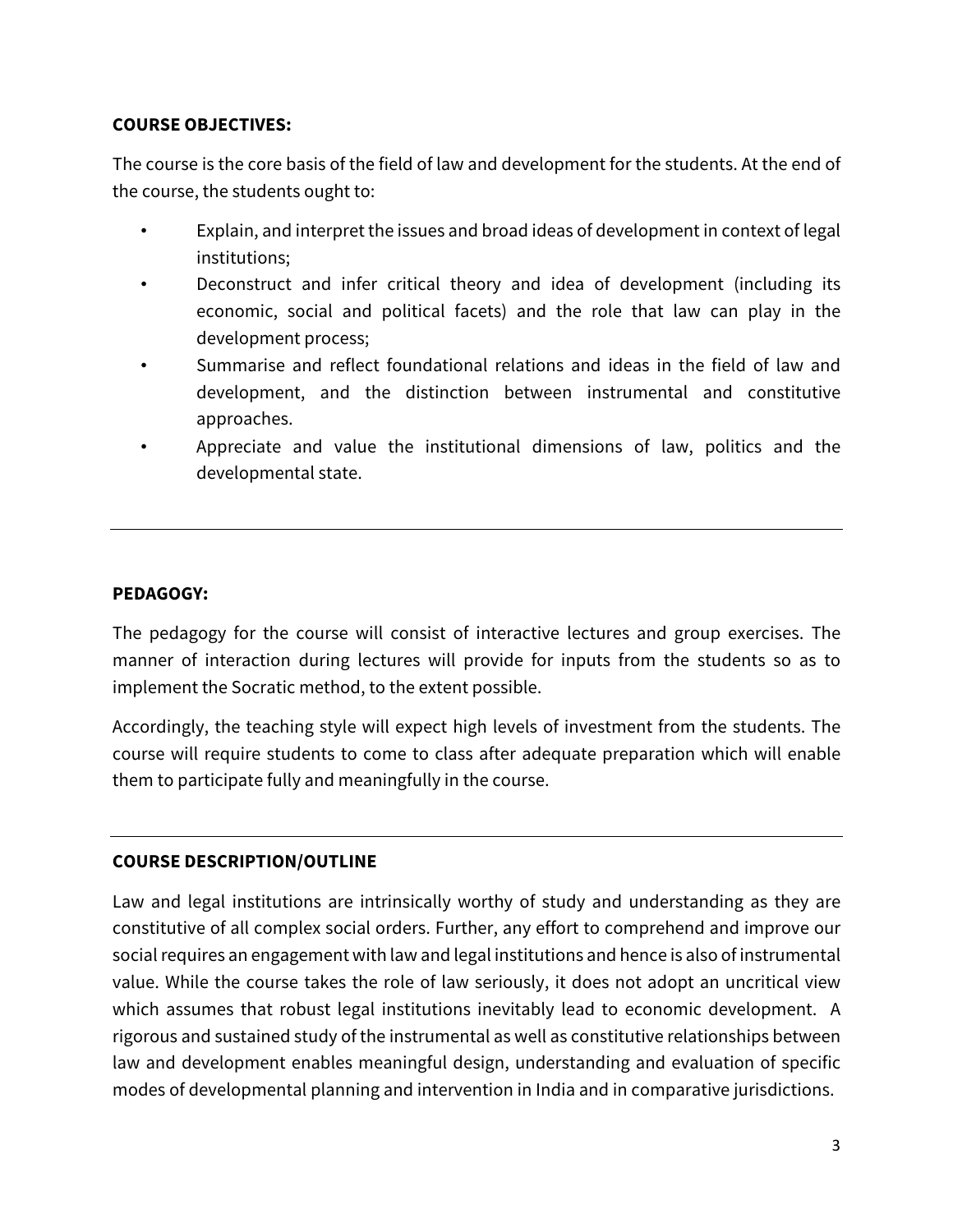The course will be divided as follows:

## • **Unit 1: Introduction to the idea of Development**

- o General Introduction
- o Mapping the idea of development

This part introduces students to various accounts of the divergence in development outcomes, including culture, geography and institutions.

### • **Unit 2: Nature of Development**

- o Cultural and Development
- o Geography and Development
- o Institutions, Development, and Poverty Eradication

This unit substantiates on how differing vantage points of development have substantial implications on the agendas of development. It offers a broad review of the key debates on the nature and concept of development: from the modernization thesis to the post-development view.

### • **Unit 3: Linking Law and Development**

- o The nature of nexus between law and development
- o Phases of Law and Development Movement
- o Rule of law and Development
- o Indicators, Human Rights, and Development

This unit investigates the currently dominant trends in the field which focus on the role of law and legal institutions in economic, social, and political development - both instrumental and constitutive dimensions – as well as other significant approaches to law and development studies: the legal origins thesis; rights based theories of development; rule of law initiatives and indicators.

### • **Unit 4: East Asian Models of Development**

This part delves into an enquiry into the remarkable development success of East Asia in the absence of conventional rule of law institutions.

• **Unit 5: Law and Development in India**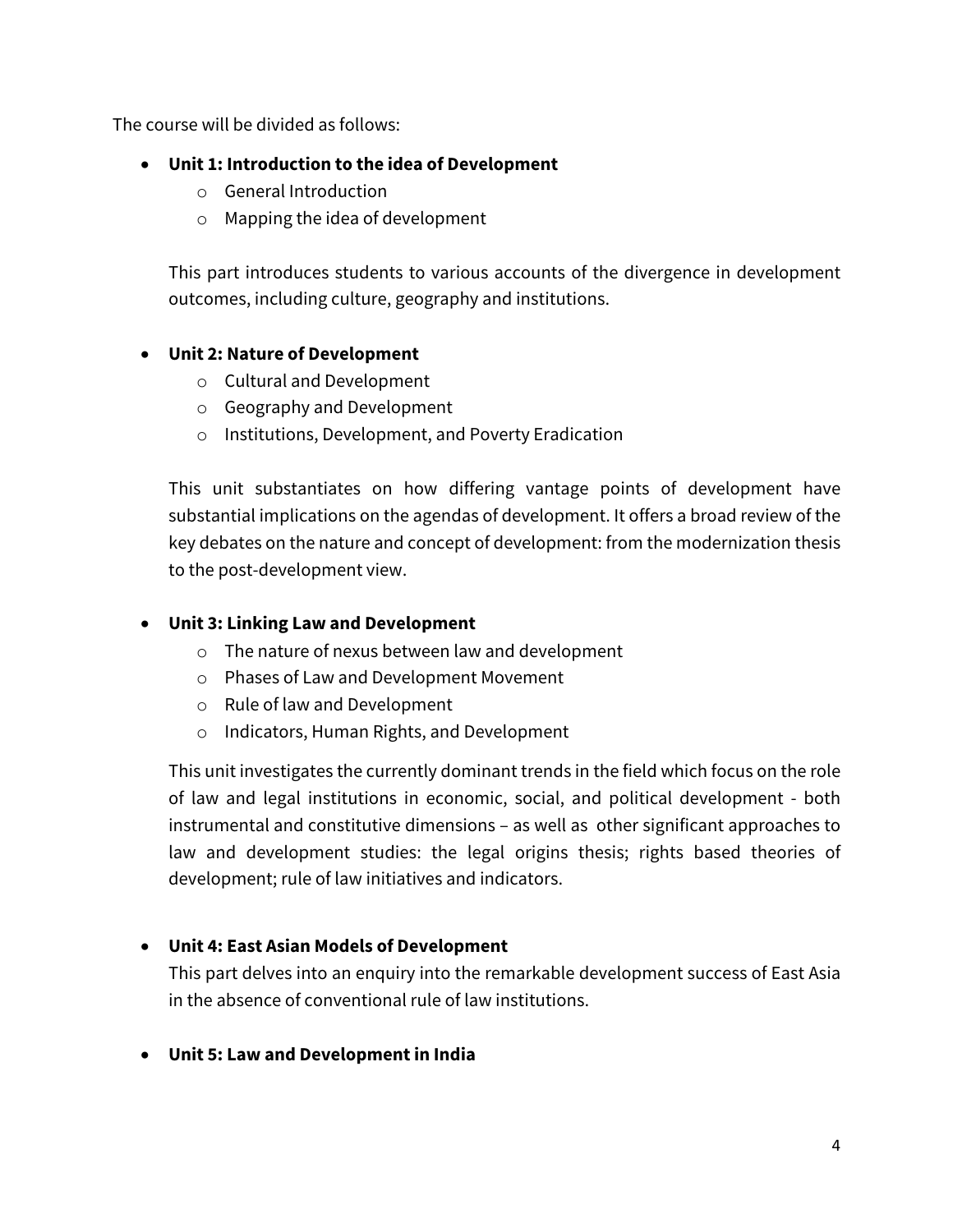In this part, the course asks whether India resembles East Asia or Western Europe in its development trajectory. This unit also attempts a summary application of the notions discussed earlier in the course about law and development.

#### **EVALUATION AND GRADING:**

Attendance and Class participation: 20% [5%+15%] Response Piece/Short Comment: 20% Mid-term Exam: 30% End-term Exam: 30%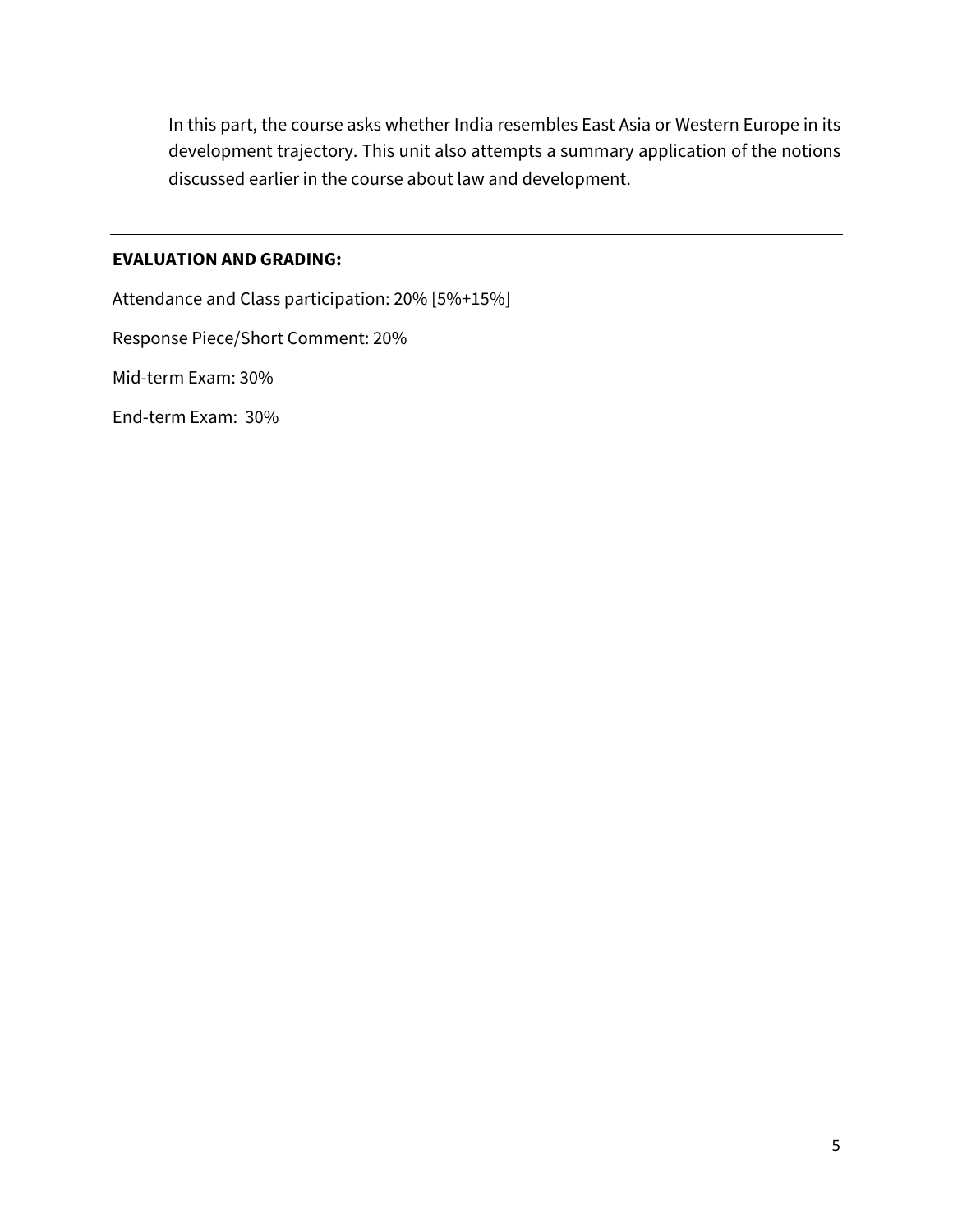## **SYLLABUS**

## **Unit I: Introduction to the Idea of Development**

[6 classes]

## **WEEK 1**

## **Class 1**: **General Introduction**

Required readings

• Makarand Paranjape, *The New Idea of India*, Indian Express, July 04, 2019, pp. 1-2.

Discussion Questions:

- What's your understanding of 'development'?
- Expectations from the course and learning motivations.

### **Class 2: Introduction to Law and Development**

Required reading:

• David M. Trubek, Max Weber on Law and the Rise of Capitalism, (1972) 3 Wisconsin Law Review, pp. 720 – 753.

Discussion Questions:

- How does Max Weber's framework enable our understanding of 'law and development'?
- How does this sharpen your understanding of 'development'?

### WEEK 2

### **Class 3**: **Mapping the Idea of Development**

- W.W. Rostow, *Stages of Economic Growth: A Non Communist Manifesto (*1960) Ch 1 and 2 (pp. 1-10).
- Amartya Sen, *Development as Freedom*, Oxford University Press (1999), Preface and Introduction (pp. 1-17)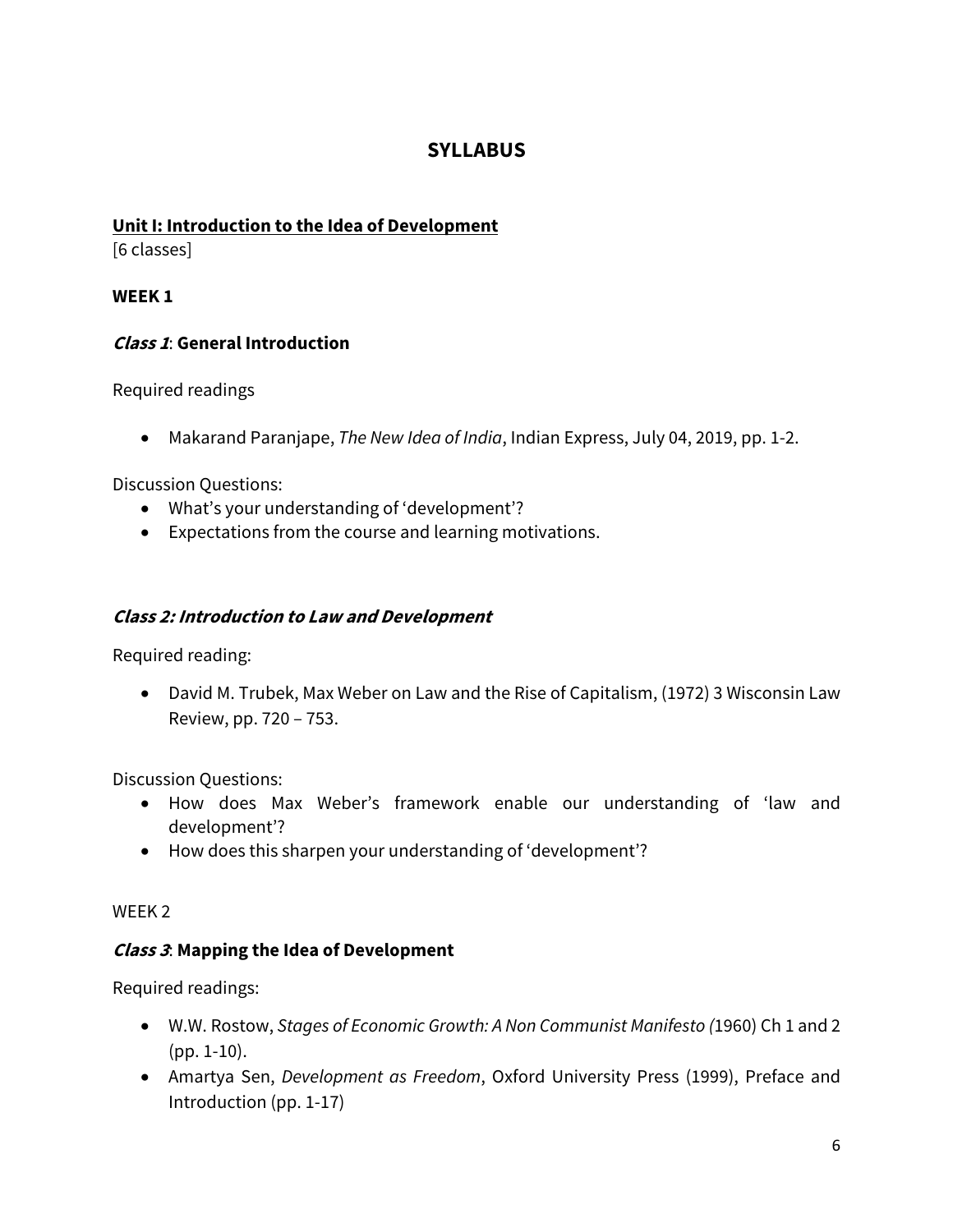Discussion Questions:

- What do you think is Sen's primary motivation in setting out his arguments about freedoms and development?
- How, for instance, does his analysis differ from that of Rostow?

## **Class 4**: **Mapping the Idea of Development** (contd.)

Required readings:

- Amartya Sen, *Development as Freedom*, Oxford University Press (1999), Chapter 1 (pp. 18-40).
- BS Chimni, 'The Sen Conception of Development and the Contemporary International Law Discourse: Some Parallels,' *The Law and Development Review*, Vol. 1 Issue 1 (2008), 2-22.

Optional Reading:

• Stuart Corbridge, 'Development as Freedom: the spaces of Amartya Sen', *Progress in Development Studies*, July 2012 Vol.2 no.3, pp. 183-217.

Discussion Questions:

- What is Chimni's arguments and how do you respond to it? Which aspects of Sen's claim is he opposed to, if at all?
- Are Chimni's solutions feasible, in light of your own understanding of 'development'?

# **WEEK 3**

# **Class 5: Mapping the Idea of Development** (contd.) **[Peer group assignment; to be presented]**

Required:

- Short survey on perspectives of development:
	- o Students will be grouped into three each. One student from each trio will survey the two students from another trio on the following:
		- Coherently, and not exceeding 200 words, how can development be defined?
		- Does the definition of development depend on the context where it is offered? If yes, what is the context of the aforesaid definition?
		- § Not exceeding 150 words, how do we place law in the idea of development?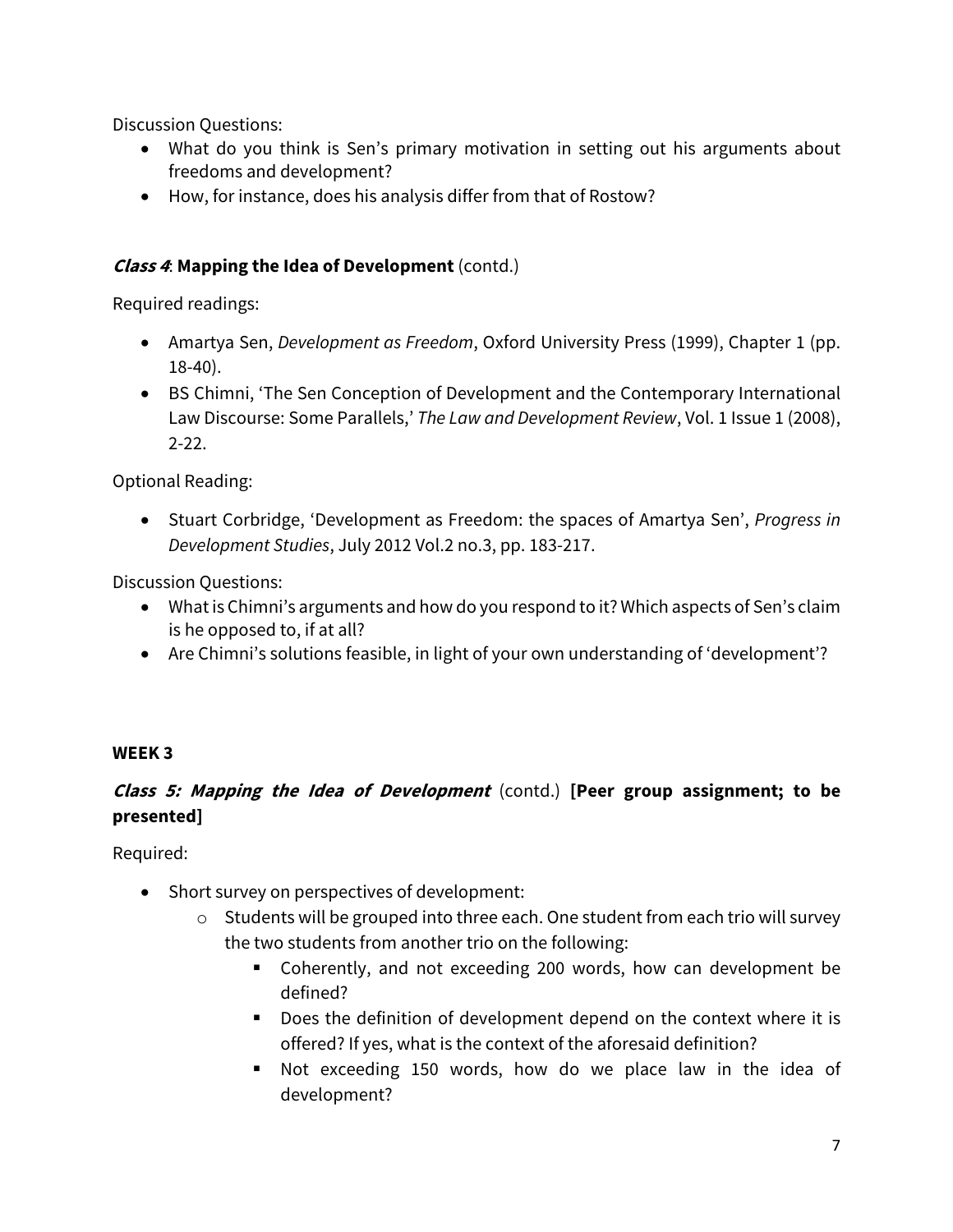- o The trio will then work on collating the answers. They will apply thought and offer their critical view on the two answers.
- Some groups/students will be required to present their views in the next class. Each group will preserve the results for ease of reference as we discuss material during the following classes, where the context is relevant.

## **Class 6**: **Mapping the Idea of Development** (contd.)

Required readings:

- H.W. Arndt, *Economic Development: A History* (1987), Introduction, Chapter 2 (pp. 1-48). [Select excerpts; to be circulated in advance].
- Arturo Escobar, *Encountering Development: The Making and Unmaking of the Third World* (1995), Introduction and Conclusion (3-17; 212-226).

Discussion Questions:

- What is your sense of Arndt's motivation in embarking on his project? Do you agree with his analysis that, especially for countries in the 'developing' world, the concept of economic development has been pivotal? Is it fair to say that Arndt's book is marked by a 'European/Western' bias. How would you respond to such a charge?
- Escobar writes from the perspective of a Third World citizen to critique the discourse of development. Do you think his being originally from the Third World enables him to legitimately claim this perspective? What did you find most powerful about his analysis? Equally, did you find anything problematic in it?
- Drawing from both accounts, make a list of events and academic works that you think are most important to highlight the importance of economic development.
- Arndt references Rostow, but having been written before 'Development as Freedom' the two authors do not refer to Sen's work. What implications do these readings have for an understanding of Rostow's 'Stages of Growth' thesis and Sen's idea of 'Development as Freedom'?

## **WEEK 4**

## **Unit 2: The Nature of Development**

[8+1 classes]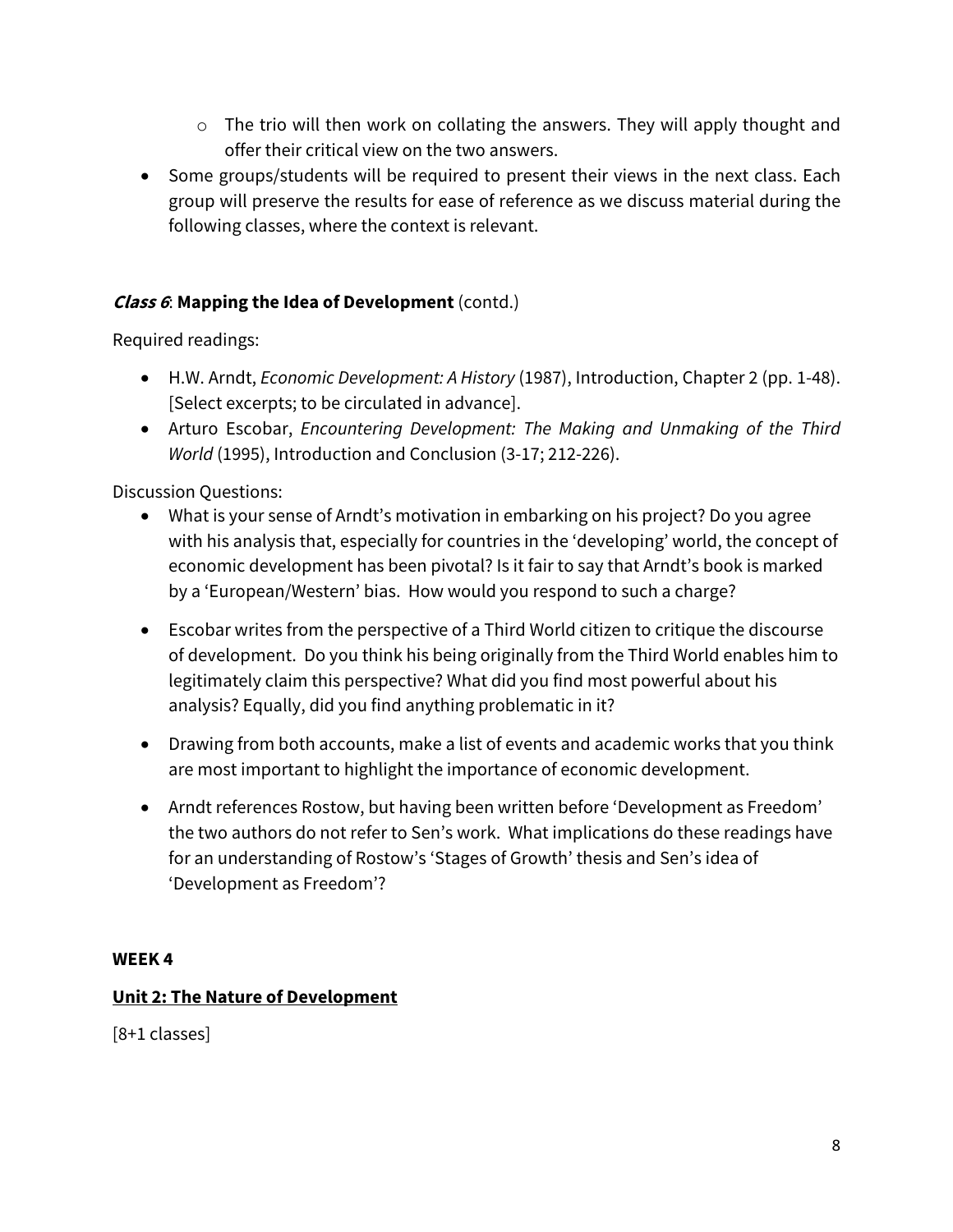## **Class 7**: **Culture and Development**

Required readings:

- Lawrence Harrison and Samuel Huntington (eds.), *Culture Matters*, (2001), Introduction (pp. xvii-xxxiv)
- Lawrence Harrison and Samuel Huntington (eds.), *Culture Matters* Chapter 6. (pp. 65- 77)

Discussion Questions:

• What do you make of Harrison's analysis that culture *matters*? Is acknowledging what seems like a basic fact really so problematic? Identify two features in his analysis that you approved of, and two others that you found problematic.

## **Class 8: Culture and Development** (Contd.)

Required readings:

- Lawrence Harrison and Samuel Huntington (eds.), *Culture Matters* (2001), Chapter 17. (pp. 232-43).
- S.A. Marghlin, 'Toward the Decolonization of the Mind', in *Dominating Knowledge*, (pp. 1-28).

Optional Reading:

• Lawrence Harrison and Samuel Huntington (eds.), *Culture Matters* Chapter 22. (pp. 296-307).

- Marglin's introductory chapter deals with the by now familiar concepts of 'growth', 'development', 'modernization' and 'Westernization'. He covers a vast range of issues, including the assertion that 'cultural diversity is a global asset' which we have noted in earlier readings such as that by Escobar. What do you think is novel or distinctive about the analysis presented by Marglin (and the authors whose work he summarises)? Did you find Marglin's view persuasive or problematic?
- Identify the values that Perkins identifies as 'Asian' in nature. Do you agree that these are the sole preserve of Chinese influenced societies? Can you think of groups and communities in India which may exhibit such traits? Should we be as critical of Perkins'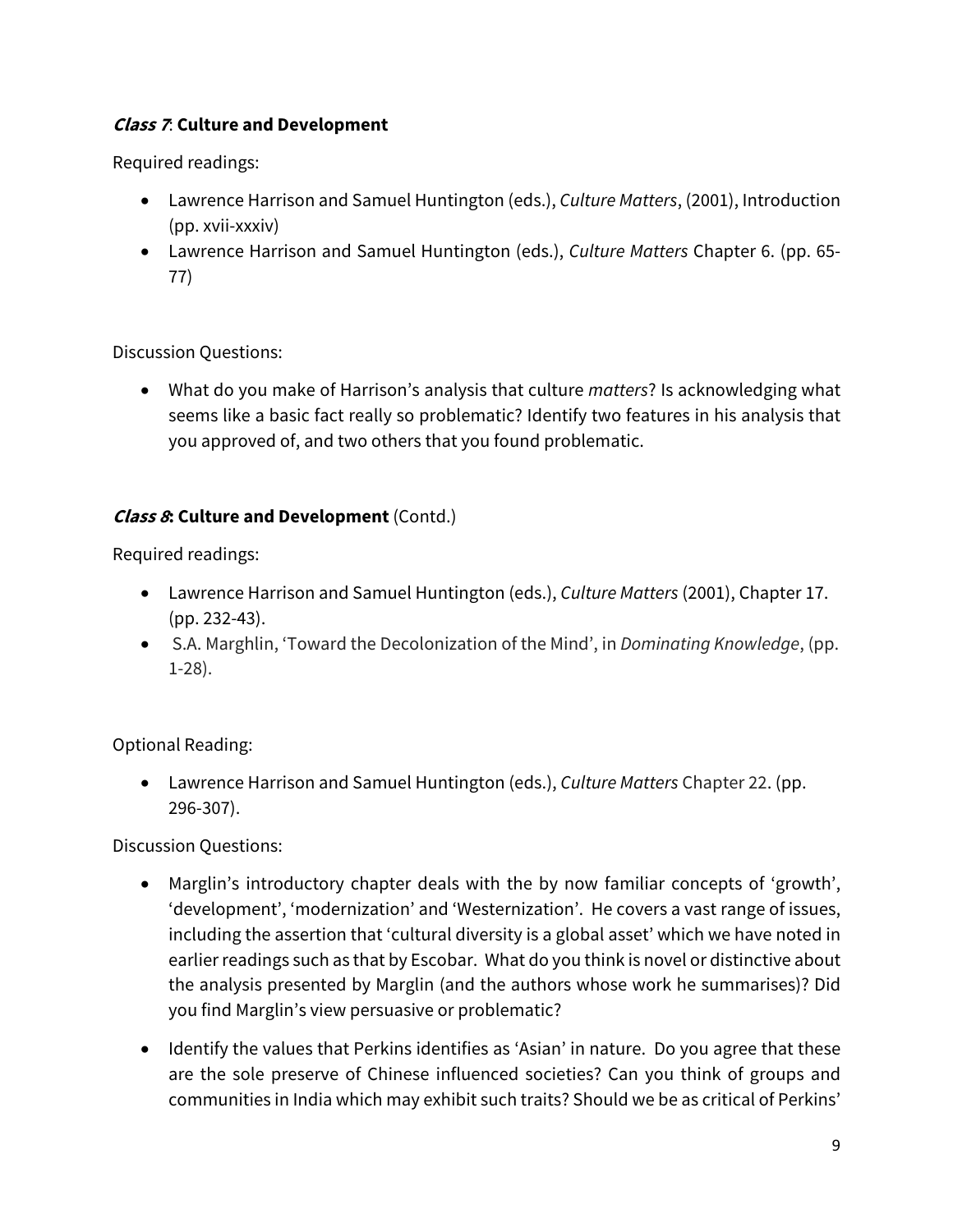analysis as we were of Daniel Etounga-Mangelle's view of African culture? What is Perkins' argument about Asian values and the Asian financial crisis? Sonu is critical of this aspect of his analysis. Do you agree?

• What is your response to Perkins' argument in favour of a 'Rule of Law' culture? We will revisit this in greater detail later in the course, but do think of your reaction to this argument, which is often raised in the Indian context as well.

### **WEEK 5**

### **Class 9: Geography and Development**

Required readings:

- Paul Collier, *The Bottom Billion* (2007), Preface and Chapter 1. (pp. i-xiii; 1-13)
- Lawrence Harrison and Samuel Huntington (eds.), *Culture Matters* (2001), Chapter 3. (pp. 29-43).

Discussion Questions:

- Which parts of the Collier reading did you find valuable and insightful? Mention in particular some new facts and insights that came to you through his analysis.
- Try and identify what you think is Collier's approach to tackling development more broadly. How would you fit him in the kind of intellectual tradition that Arndt identified for us? Who is the audience for Collier's analysis?
- Sachs' short essay has a truly global reach and he provides stimulating reasons for the reasons why different parts of the world have developed differently. What did you find insightful and striking in his analysis?
- Sachs emphasizes the role of capitalism and geography over other factors such as culture in influencing development. Where do you stand on this debate?
- What did you think was missing from this discussion about development more generally?

## **Class 10: Geography and Development** (contd.)

Required readings:

• Jared Diamond, *Guns, Germs and Steel* (1997), Preface and Prologue (pp. 9-11; 13-32).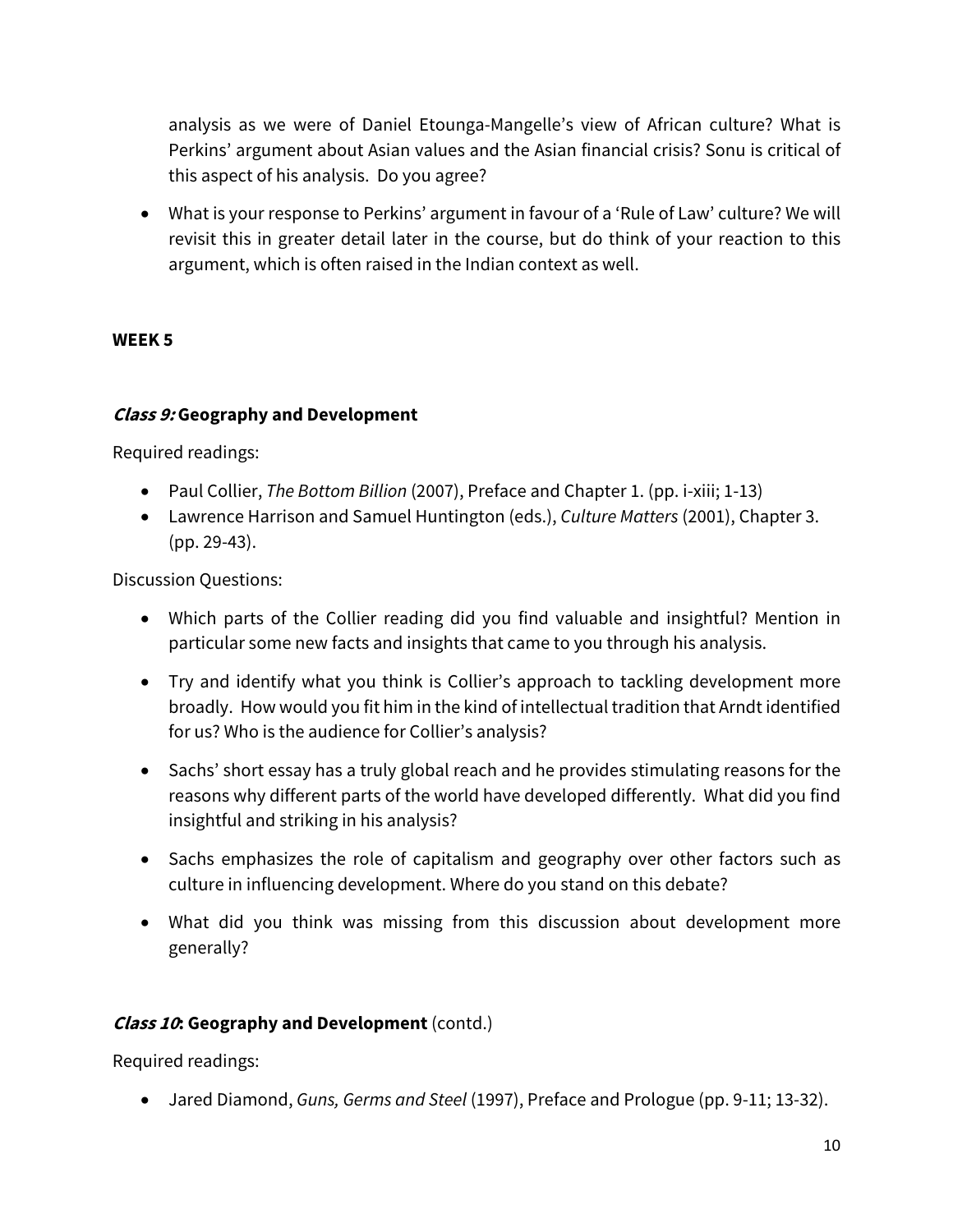• Michael Dowdle, 'Core and Periphery', NUS Law working paper, pp. 1-29 [selected excerpts only; will be circulated in advance.]

Discussion Questions:

- Diamond uses his own unique biography to speak about issues of economic development in an unusual way. Do you think that the question raised by Yali to him is as interesting as he suggests? Do you think Yali's question is worth engaging with, or should we, based on the readings we have read already, approach it differently?
- Dowdle challenges a lot of conventional thinking about development, the role of law in achieving development and other sacred cows by focusing on what is called 'economic geography' by focusing in particular on the notion of the core and the periphery. What do you think of his principal argument?
- Both authors focus on a range of examples which one doesn't usually zero in on, in part because of what Diamond has called the Eurocentric or Eurasian centric bias in development studies. What did you find striking in their analysis? Equally, what do you think may be problematic about each argument?

## **WEEK 6**

## **Class 11: Institutions, Development, and Poverty Eradication**

Required readings:

• Douglas North, *Institutions, Institutional Change and Economic Performance*, Chapter 1 (Introduction) and Chapter 14 (Incorporating Institutional analysis into economic history), pp.  $1-8+10$  pp.

Optional Reading:

• Michael Trebilcock and Mariana Prado, *What Makes Poor Countries Poor?* (Edward Elgar, 2011), Chapter 1 (Ends and Means of Development) pp. 1-40

Discussion Questions:

• What was your sense of North's overall purpose in focusing on institutions? Notice how he critiques his own growing understanding of the role of factors that affect economic development. Did you find his analysis persuasive?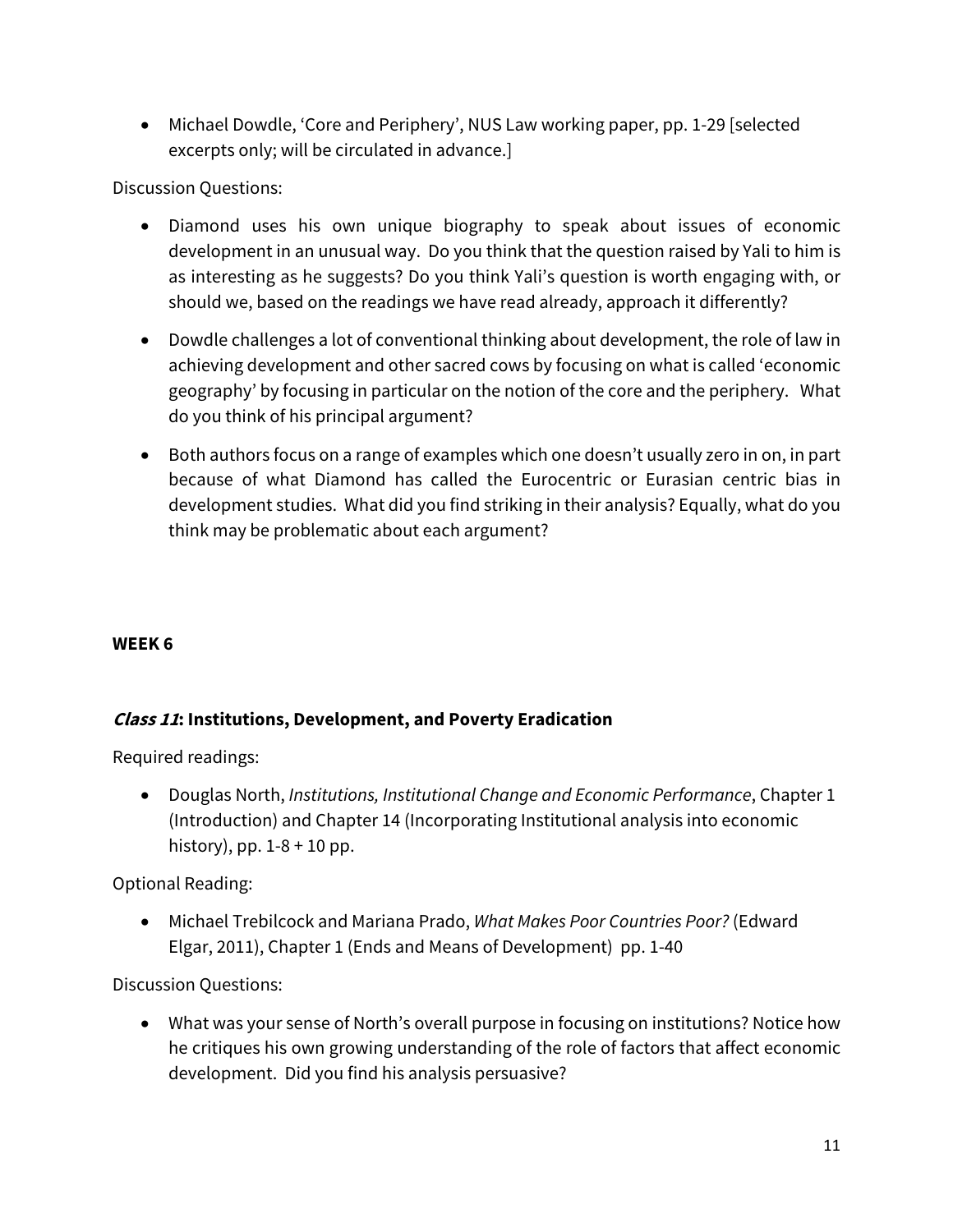- Notice the historical examples that North provides to back his analysis. Did you find his discussion of the economic aspects of US and English history convincing? How would you apply North's analysis to India's post-colonial evolution?
- What is your response to the claims made about the role of institutions howsoever defined - in fostering economic development?

## **Class 12: Institutions, Development, and Poverty Eradication** (contd.)

Required readings:

- Dani Rodrik, One Economics, Chapters 5-6, pp. 153-92 (selected excerpts).
- Darren Acemoglu and James Robinson, Why Nations Fail (2011), Preface and Chapter \_, pp. 1-5, pp. 428-62.

Discussion Questions:

- Rodrik asserts that five types of institutions matter for development. Read through his analysis of these five types of institutions and think critically about them. Do you think he misses some institutions? Do you agree that all these types of institutions are necessary? What role does law play in Rodrik's analysis?
- Both the readings are critical of the developmental advice given out by the World Bank and IMF even in relation to institutions. Try and identify the reasons why each author is critical of the generic prescriptions offered in relation to institutions.
- What, according to Rodrik, are the most important qualities that institutions must possess to deliver progress and development? Would Acemoglu-Robinson disagree?
- What is your response to A-R's analysis about the kind of institutions that account for a nation's success or failure. How does their analysis apply to India?

### **WEEK 7**

## **Class 13: Institutions, Development, and Poverty Eradication** (contd.)

- Jeffrey D. Sachs, 'Government, Geography and Growth: The True Drivers of Economic Development' (*Foreign Affairs*, 2012), pp. 1-9
- Abhijit Banerji and Esther Duflo, *Poor Economics* (2011), Preface (pp. 1-16) and Chapter  $($ ).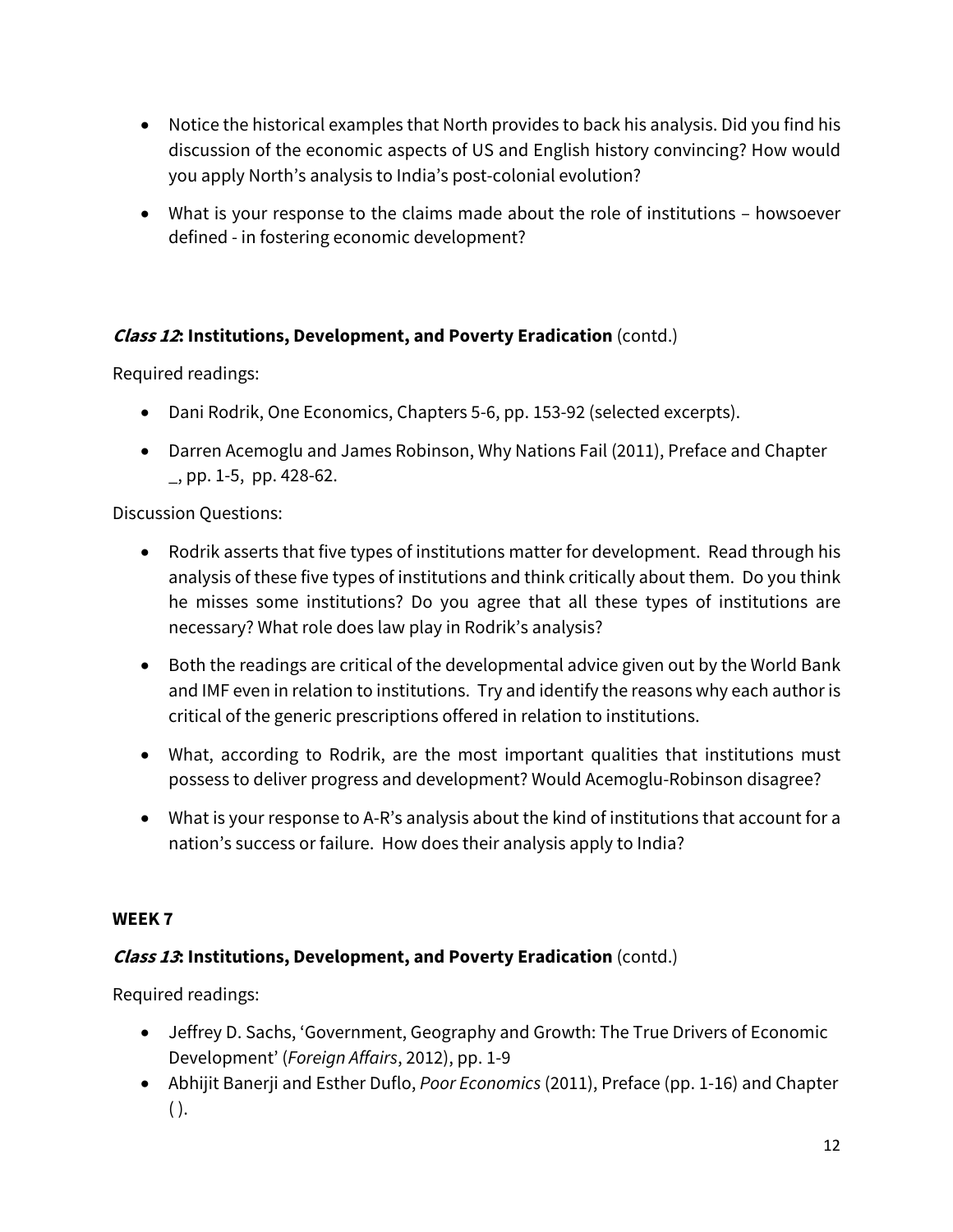Optional reading:

• Michael Trebilcock and Mariana Prado, *Advanced Introduction to Law and Development*, pp. 214-20.

Discussion Questions:

- The Sachs reading reiterates some of the ideas that we are now familiar with, having read him earlier. However, here, he provides a stimulating critique of the "monocausal" explanations offered by A-R. What did you find new in this analysis? Focus in particular on Sachs' analysis of technology and authoritarianism.
- Banerji-Duflo explain to us the Sachs-Easterly debate and other dimensions of the debate over aid's role in eradicating poverty. What do you think their objective in writing their book is? Does their analysis fit with the institutional theories we are reading about? Why do you think their analysis is useful or interesting for us to read at this stage of the course?

## **Class 14: MID TERM EXAMS: 24 hours take-away.**

### **WEEK 8**

## **Class 15**: **Development and Institutions**

Resource:

- Movie: Vox, Divided Land: How Haiti and DR Became Two Different Worlds, https://youtu.be/4WvKeYuwifc
- Movie: DW, The New Silk Road, https://youtu.be/cUxw9Re-Z-E

## **Unit 3: Linking Law and Development**

[7 classes]

## **Class 16: The significance and idea of law in development [Asynchronous Class: Reading Assignment only – to be discussed in the next class]**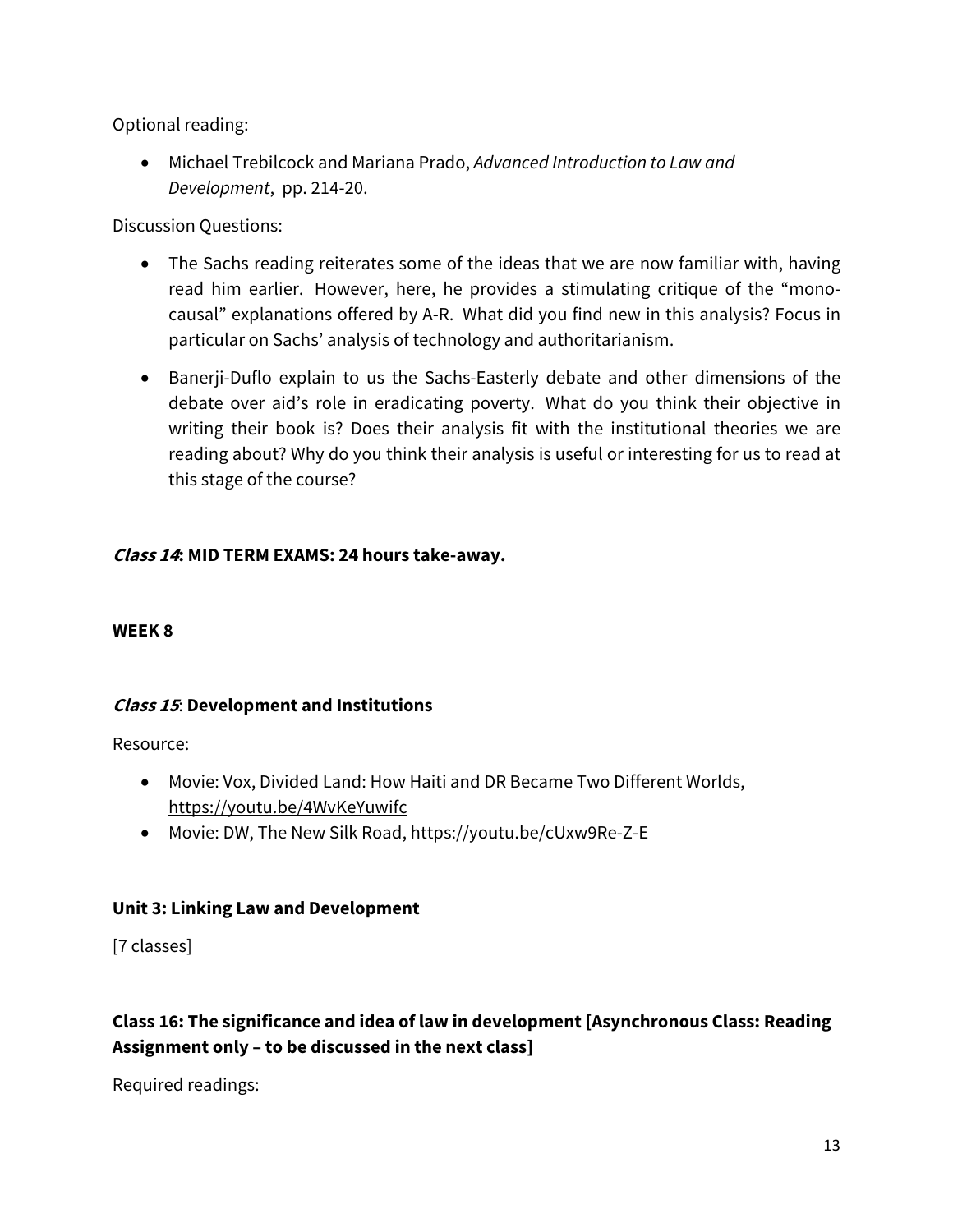- James Scott, *Seeing Like a State*, Yale U. P., (1998), Introduction and Chapter 1, pp. 1-8, 11-21.
- Hernando de Soto, 'The Costs and Importance of the Law', in *The Other Path* (1996), pp.131-187.

Discussion Questions:

- What, according to Scott, are the four elements necessary for the tragic disasters that he enumerates to occur again? Did you find his identification insightful or problematic? How persuasive did you find his account of scientific forestry and what was the most important takeaway from it for you?
- What resonated for you in de Soto's account of the experiment conducted by the ILD in Peru? How different or similar are conditions of 'informals' in India? Do you agree with the broad thesis advanced by DeSoto?
- How do we read these two analyses together? Are they complementary or are they in tension with each other? What is each author normatively aspiring for?

## **WEEK 9**

## **Class 17: The significance and idea of law in development** (contd.)

Required readings:

• Mahmood Mamdani, *Citizen and Subject: Contemporary Africa and the Legacy of Late Colonialism* (1996) pp. 109-128.

Optional Reading:

• Keally McBride, *Mr. Mothercountry : the Man who made the Rule of Law* (2016), Chapter 1 ("Colonialism and the Rule of Law"), pp. 10-33.

Discussion Questions:

• What do you think is Mamdani's main purpose in writing this chapter? What is the most important lesson you took away from it in relation to the ability of post-colonial legal systems to shake off the yoke of colonial legal orders?

## **Class 18: Phases of Law and Development**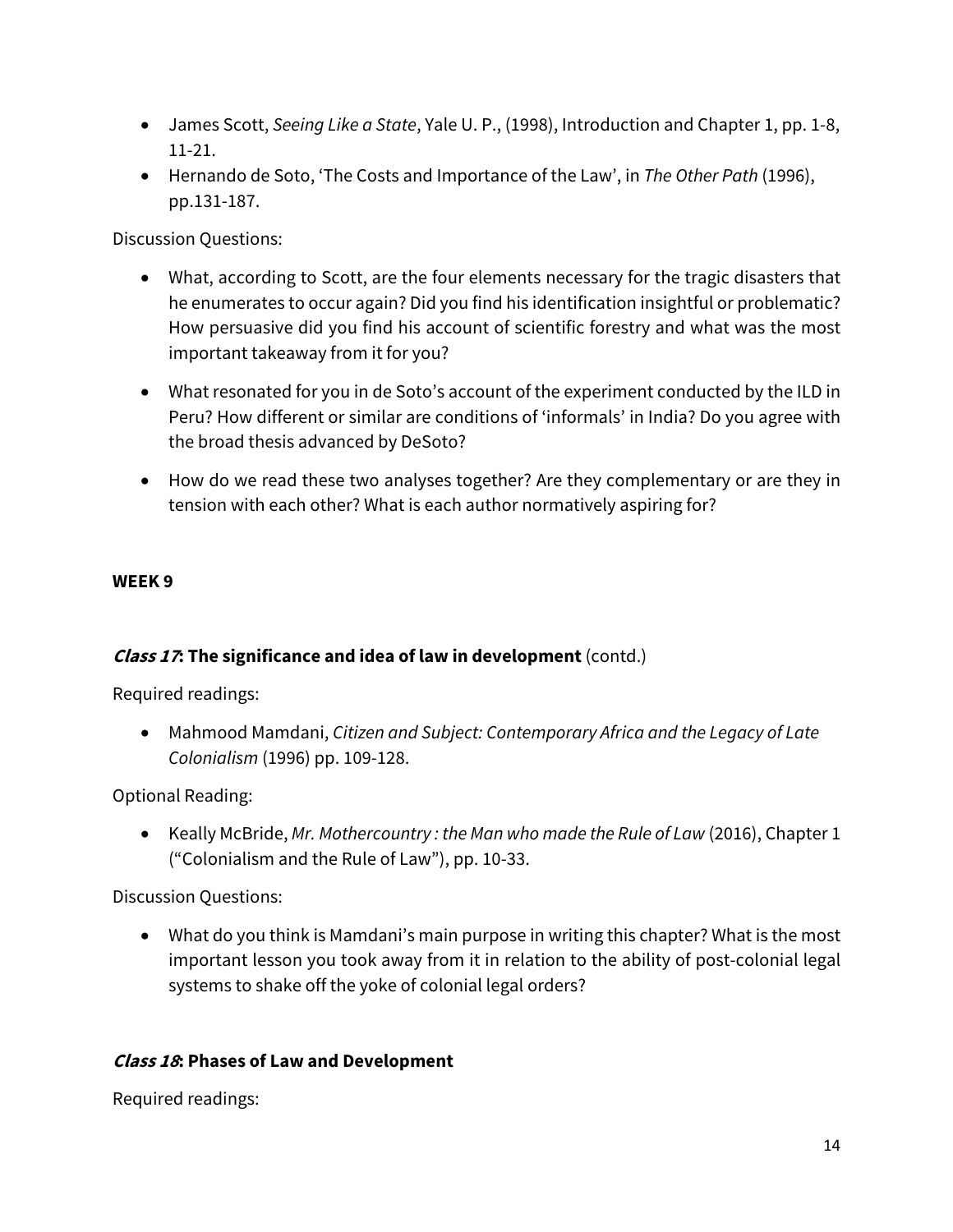- David M. Trubek & Mark Galanter, 'Scholars in Self-Estrangement: Some Reflections on the Crisis in Law and Development Studies in the United States, 1974 *Wisconsin Law Review* 1062 (1974). pp 1062-1102. (selected excerpts; to be notified in advance.)
- Carol V. Rose, The "New" Law and Development Movement in the Post-Cold War Era: A Vietnam Case Study, 32 *Law and Society Review* 93 (1998). Pp. 93-140. (selected excerpts; to be notified in advance).

## Discussion Questions

- What was the context in which the law and development movement commenced? Please focus on the aspects described by Trubek & Galanter that catalyzed this movement. Similarly, what was the context in which this movement failed and "estranged" its scholars?
- How do we make sense of "liberal legalism" in the modern world?
- In what manner can Rose's account of LnD in Vietnam help us understand Question 1, above?
- How are the developments of LnD in Vietnam relevant in the Indian context today?

## **WEEK 10**

## **Class 19: Phases of Law and Development** (contd.)

Required readings:

- Alvaro Santos & David M. Trubek, Introduction: The Third Moment in Law and Development Theory and the Emergence of a New Critical Practice, in Alvaro Santos & David M. Trubek eds., *The New Law and Economic Development: A Critical Appraisal* (New York: Cambridge University Press 2006), pp. 1-18.
- David Kennedy, The "Rule of Law," Political Choices, and Development Common Sense, in Alvaro Santos & David M. Trubek eds., *The New Law and Economic Development: A Critical Appraisal* (New York: Cambridge University Press 2006), pp. 150-163.

Discussion Questions:

• Using Trubek-Santos and the Kennedy reading, try and identify the key elements and constituents of Phase III. Are you persuaded that there are three different phases or can they be understood as two broad phases?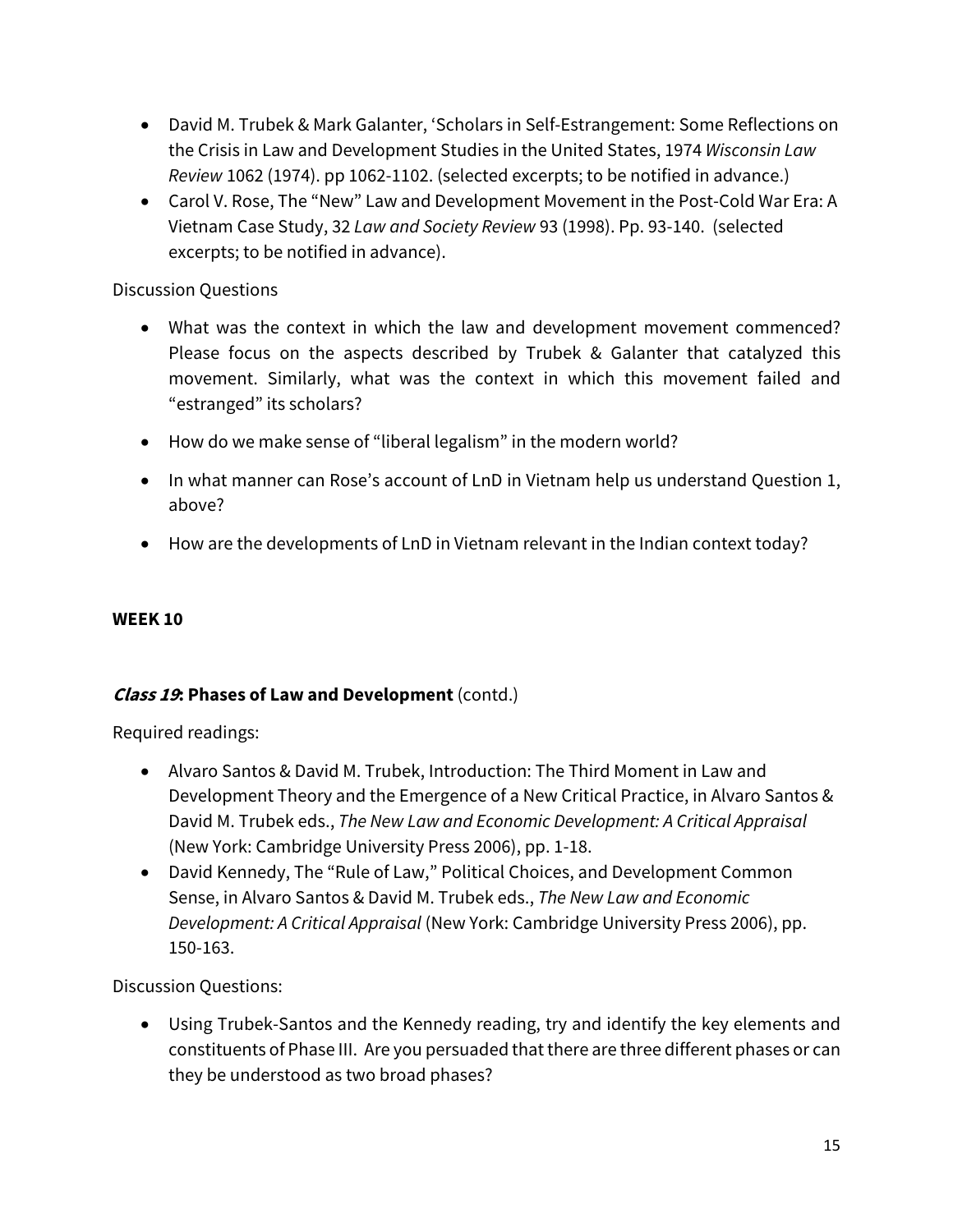- How do you think India fits into the analysis offered by Trubek-Santos and Kennedy about the phases of LnD in this century? Are there aspects of their analysis that you believe are applicable to economic and political developments in India since 2000?
- Focus on Kennedy's analysis on the 'Rule of Law' as a concept relevant to LnD. Did you find his analysis convincing? Explain your stance with reasons.

## **Class 20: Rule of law and Development**

Required readings:

- Thomas Carothers, The Rule of Law Revival, in Thomas Carothers (ed.), *Promoting the Rule of Law Abroad: In Search of Knowledge* (2006), pp. 1-11.
- Frank Upham, 'Mythmaking in the Rule of Law orthodoxy,' available at: http://carnegieendowment.org/files/wp30.pdf, pp. 5-33.

## Discussion Questions

- What, according to Carothers, are the reasons for the revival of 'rule of law' discourse in the 21<sup>st</sup> century?
- What are the criticisms he offers? What are your reasons while agreeing or disagreeing?
- What is Upham's main critique of legal assistance programmes that seek to employ notions of 'rule of law' to bring about reform in developing countries? What is his critique of De Soto's analysis that we read earlier? How do you think Ms Sanderson's case should have been decided?
- Upham is a respected scholar of Japanese law. What did you draw from his analysis of the Japanese legal system's contribution to its economic development in its heyday? What insight did you find most striking in Upham's analysis?

## **WEEK 11**

## **Class 21: Rule of law and Development** (contd.)

Required readings:

• Brian Z. Tamanaha, 'The Primacy of Society and the Failures of Law and Development,' pp. 216-47.

## Optional reading: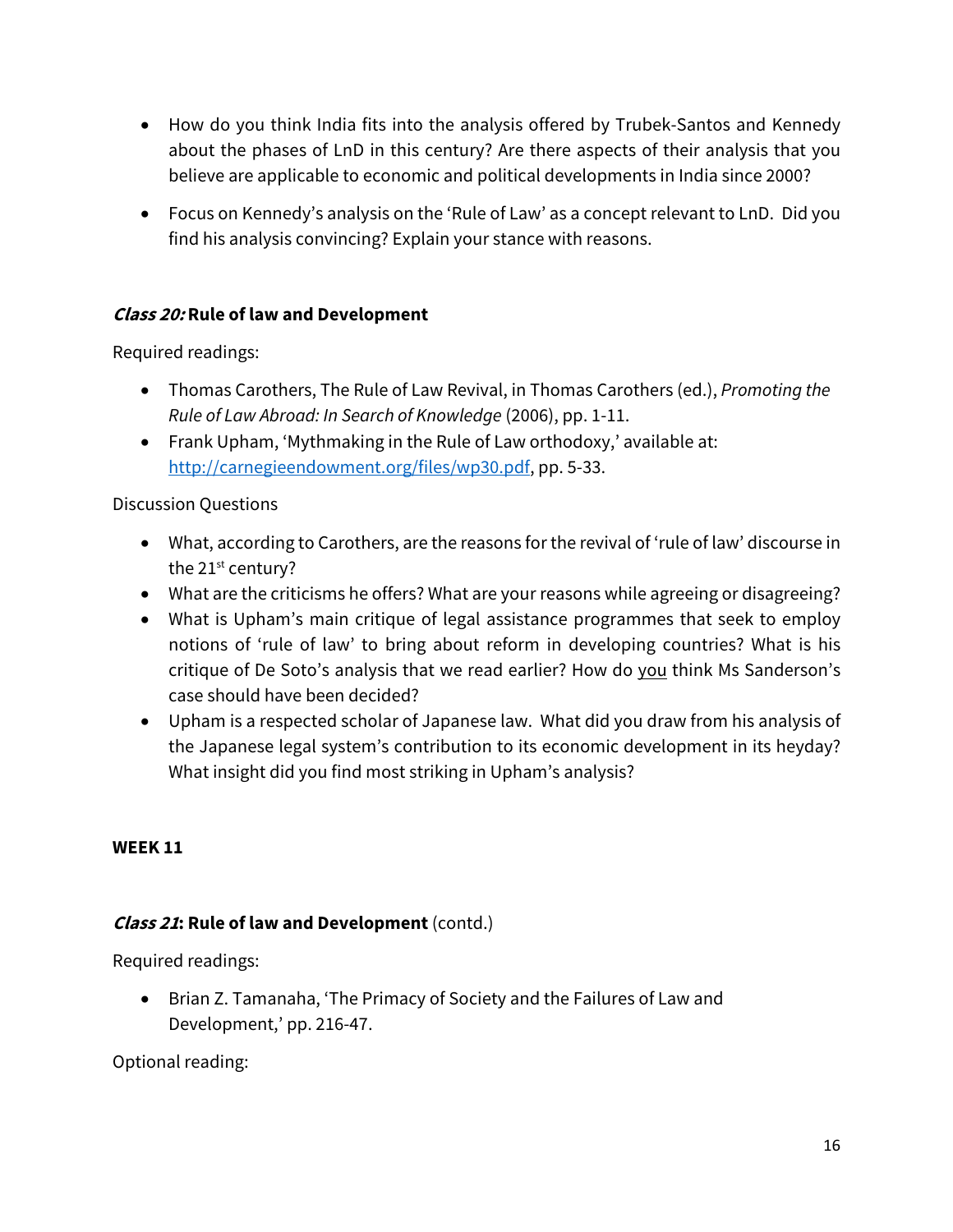• Selznick & Nonet, Law & Society in Transition (2001), pp. 1-18; 73-104 (Chapter 1 and 4).

Discussion Questions:

- What, according to Tamanaha is the real failure of the different Law and Development movements? What is his critique of contemporary efforts (his piece tackles policies as of 2011) at reviving law and development initiatives?
- What, according to Tamanaha, should be done instead? What is your understanding of Tamanaha's 'connectedness of law' principle? Focus on the section on 'Moving Forward' (pp. 244-47). Do you think his emphasis on 'legal development' as opposed to 'rule of law projects' makes sense and is persuasive?

## **Class 22: Indicators, Human Rights, and Development**

Required readings:

• Kevin Davis et al, Introduction, *Governance by Indicators*, pp. 3-28

Optional readings:

- Sally Engle Merry, *The Seduction of Quantification* (2016), Chapter 1, pp. 1-26.
- Sally Engle Merry, *The Seduction of Quantification* (2016), Chapter 7-8, pp. 161-222.

Discussion Questions:

- What are the main arguments offered by Davis et al?
- How do indicators affect policy and governance? Do they always represent the true and fair analysis of the context?

### **WEEK 12**

## **Unit 4: East Asian Models of Development**

[2 classes]

## **Class 23: East Asian Models of Development**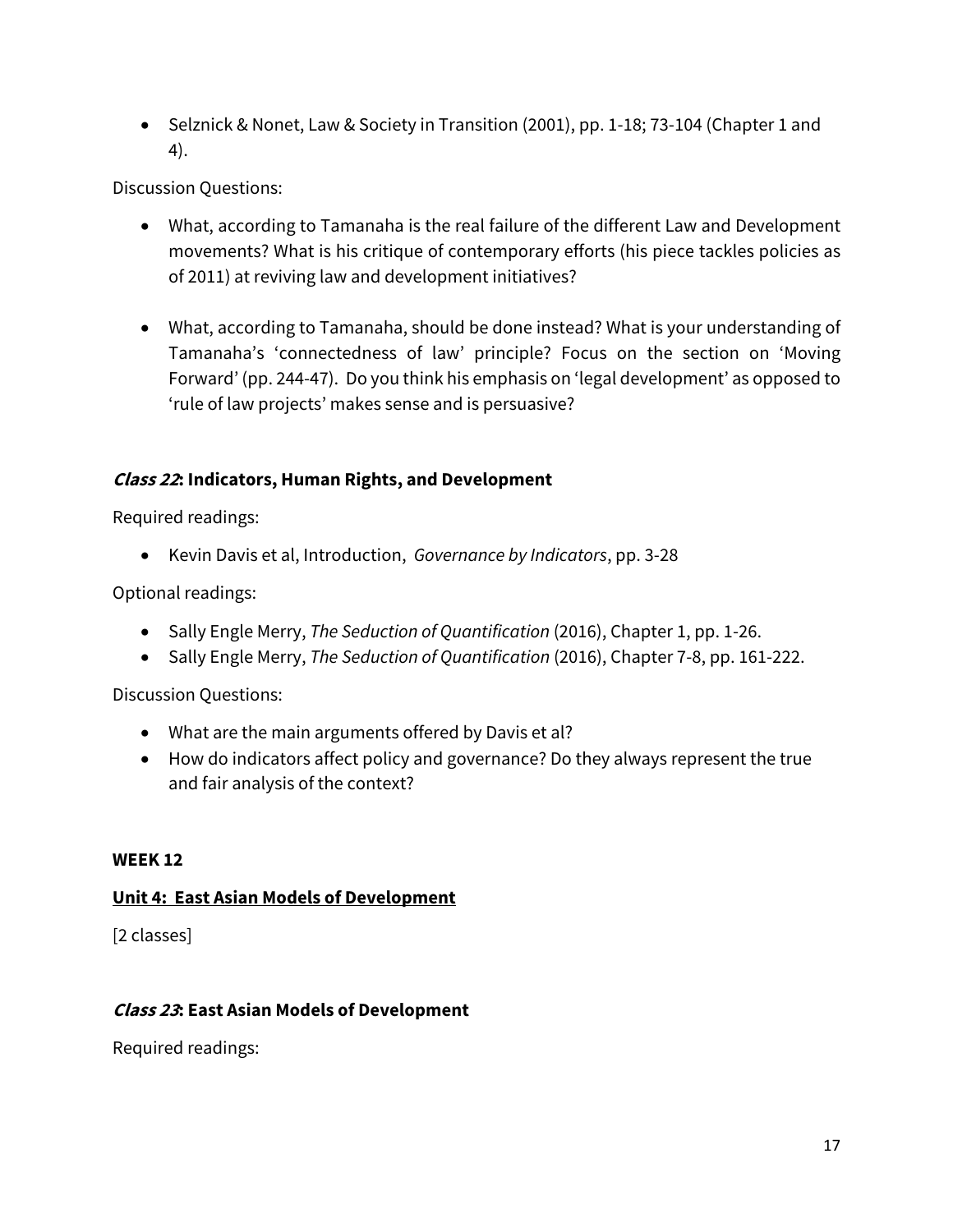• Chalmers Johnson, 'Developmental State: An Odyssey revisited', Meredith Woo-Cummings ed, *The Developmental State* (1999), pp. 31-60.

Optional Reading:

• T. J. Pempel, 'The Developmental Regime in a Changing World Economy', Meredith Woo-Cummings ed, *The Developmental State* (1999), pp. 137-181.

Discussion Questions:

- What, according to Johnson, were his motivations in writing about MITI and Japan? What lessons did you take away from his overall analysis?
- How does Johnson identify the main elements of the DS model that he laid down in his volume? How did the critics help him clarify that model and what changes did he add to it in the 1999 version?
- Pempel argues for an understanding of the Developmental Regime as opposed to the DS model. Do you think his analysis improves our understanding of the factors at play? He also extends the range of the DS model to cover Taiwan and South Korea. What are the four puzzles that Pempel draws attention to?
- Pempel's analysis also talks about the kind of welfare state model that was at play in the minds of leaders and political elites in East Asia. Do you think, given the way welfare has been conceived of in India, that model would have been viable in India?

# **Class 24: East Asian Models of Development** (contd.) **[Asynchronous Class: Reading Assignment only – to be discussed in the next class]**

Required readings:

• Tom Ginsburg, 'Does Law Matter for Economic Development? Evidence from East Asia,' *Law and Society Review* (2000), pp. 829-56

- As Ginsburg reviews the literature on the East Asian developmental state (referring in part to the readings by Johnson and Pempel that we have read), he concludes wryly that : "[t]he law is implicated mainly by its absence in this story." What does he mean, and do you agree with this analysis?
- Ginsburg argues that there should be emphasis on the political features of a polity when seeking to advance economic development within it. Where does law fit into this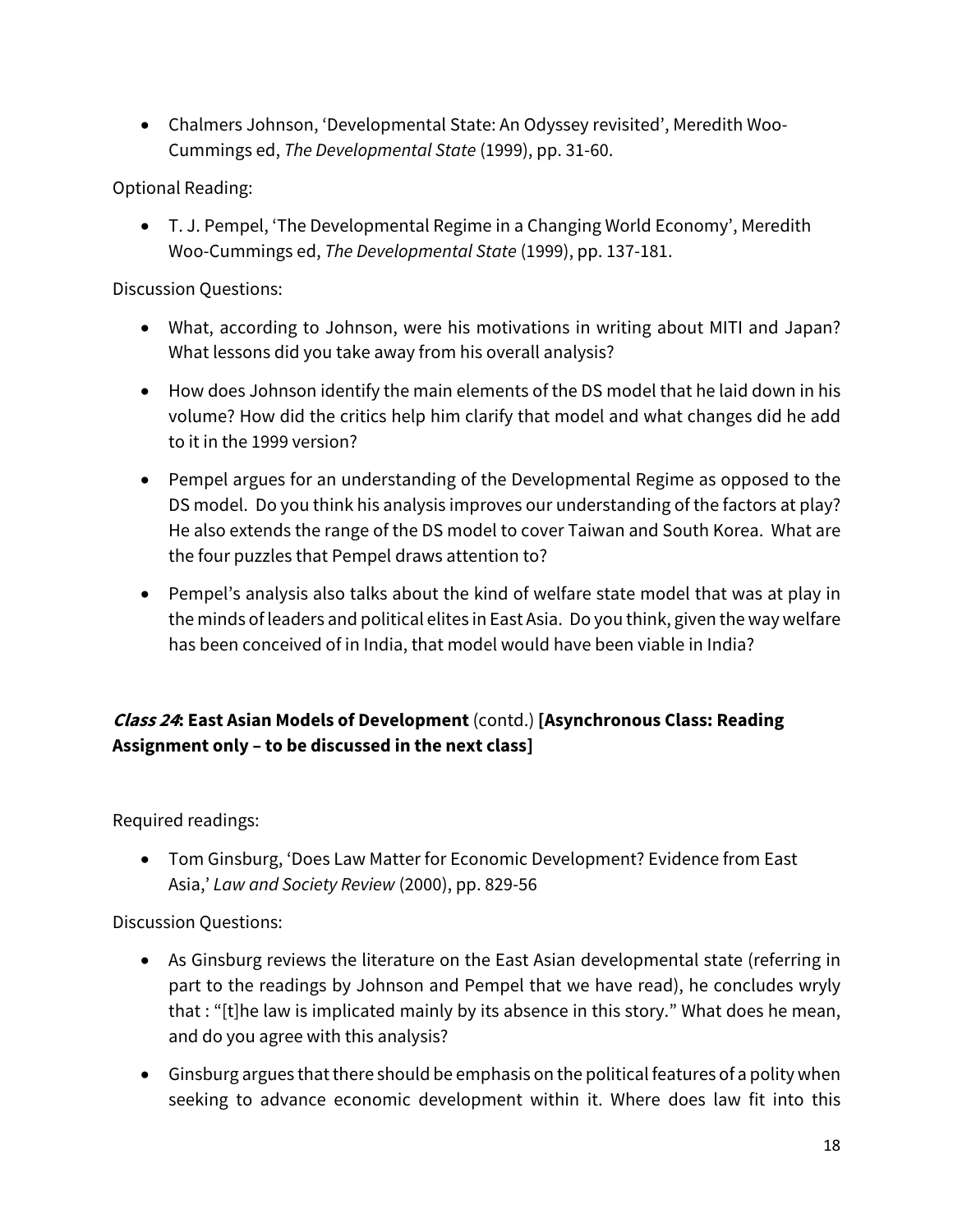equation? How is law related either to politics or to economics when it comes to development?

• Do you think there are any lessons to be drawn for the Indian legal, economic and political system from the experiences of East Asia generally? What do you think these are?

### **WEEK 13**

### **Unit 5: Law and Development in India**

[8+1 classes]

### **Class 25: Law and Development in India**

Required readings:

• Ronald J. Herring, Embedded particularism: India's failed Developmental State, Meredith Woo Cummings (ed.), *The Developmental State* (Cornell Univ Press), pp. 306- 34.

- Do you think Herring is right in characterizing India as a 'failed developmental state'? Did the founding generation of Indian leaders seek to create a developmental state, as we have understood it in the sense used in the last unit, in India? Be prepared to give details in support of your answer.
- Read the statistics in the here and Herring's section on 'How badly has India done' (pp. 310-313). What do you think is the point that Herring is seeking to make here? Do you agree?
- In 'Conceptualising the Indian State' (pp. 313-16), Herring gives us a bird's-eye view of the perspectives of some reputed scholars on India's political and economic evolution in the post-independence era. Which accounts did you find striking?
- What, according to Herring, are some of the characteristics of the Indian model of economic planning and development, across the ages from the Nehruvian era to the post-1991 changes leading upto 1999 that he describes? He notes several trends and makes comments which are worth thinking about, even if one disagrees. Try and mention which ones you would stimulating or provocative.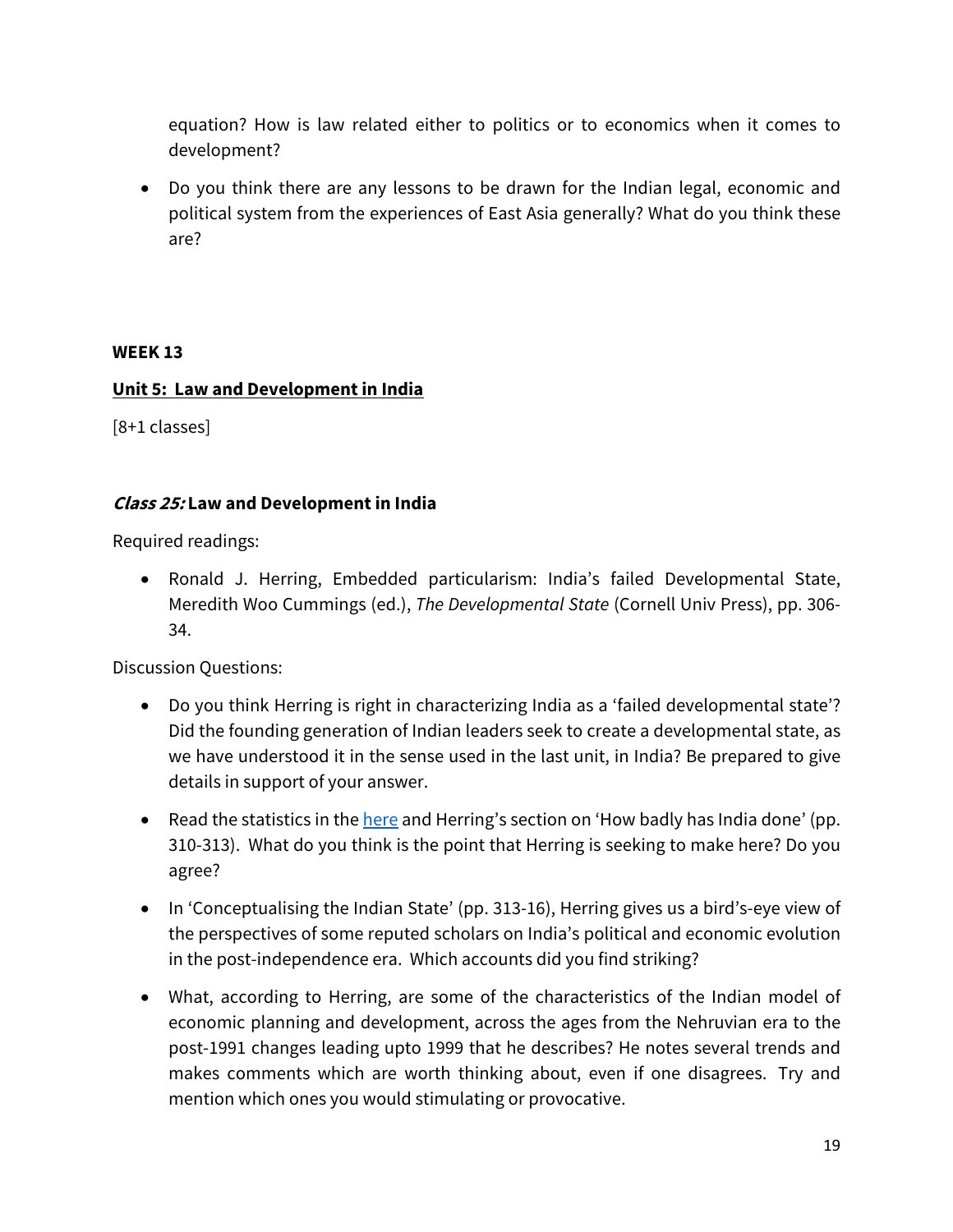• Do you agree with Herring's diagnosis that India's constitutional democracy and commitment to federalism were important reasons for the failure of the DS model?

## **Class 26: Law and Development in India** (contd.)

Required readings:

• Vivek Chibber, *Locked in Place: State building and late industrialization in India* (Princeton Univ Press: 2003), Chapter 1-2 and Epilogue, pp. 3-48, 248-54.

Optional reading:

• Rahul Mukherji, Political Economy of Growth in Ashima Goyal (ed.), *The Oxford Handbook of the Indian Economy in the 21st century* (Oxford: 2014), pp. 32-49.

- How does Chibber define the question he is focusing upon? How does he say that this claim is different and novel from other enquiries into the issue? (This is important because Chibber is admirably clear about these questions and since all of you are to write dissertations, you may also benefit from being very clear about these issues at the start of your own research).
- What kind of relationship, according to Chibber, is the focus of his analysis and why is it significant? What is your understanding of a good bureaucracy that is required to effect a developmental state?
- Did Chibber's four theses persuade you to his argument?
- Chibber, like Herring, focuses on the Nehruvian State (p. 249) and makes some comparative points. What is your response to his analysis? Why, according to Chibber, does the failure of the Nehruvian developmental state have implications for India in the neoliberal era? Does Chibber make any reference to the law in India? What are the implications of his analysis for law, lawyers and theories of law and development?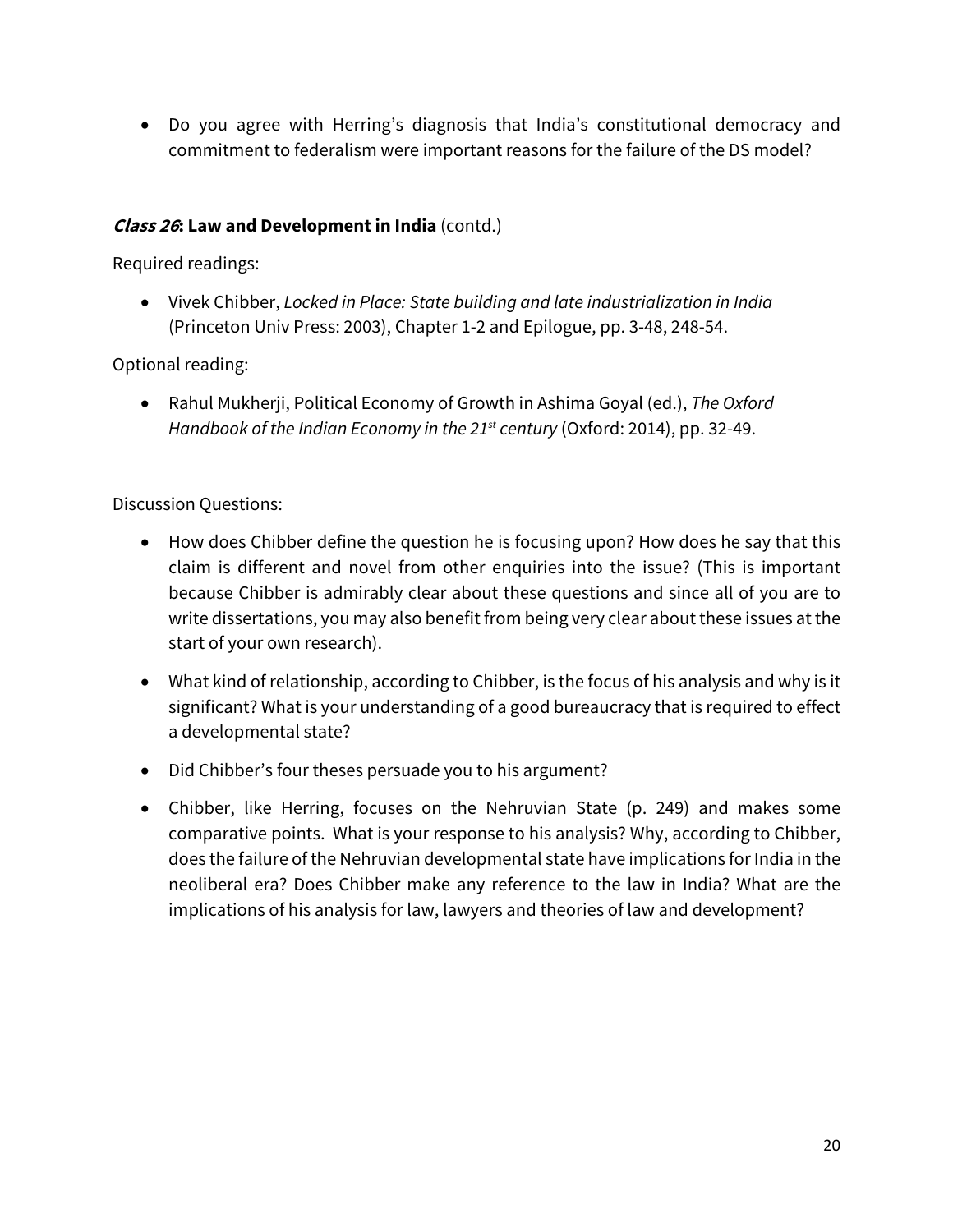### **WEEK 14**

### **Class 27: Law and Development in India** (contd.)

Required readings:

• Kapur and Khosla (eds.), *Regulation in India: Design, Capacity, Performance*, The Reality of Indian Regulation, pp. 3-32.

Discussion Questions:

- Having reflected on the perspectives of law and development so far, do you agree with the approach of Khosla *et al* to construct the reality of Indian regulation?
- What are the key parameters of development lacking in the Indian regulatory approach?

### **Class 28: Law and Development in India** (contd.)

Required readings:

• Niraja Jayal, 'Social Citizenship in a Neo-liberal Age' in Citizenship and its Discontents-An Indian History, 2013, pp. 163-98.

Discussion Questions:

• Have we overemphasized 'development'? We can use Jayal's reading to also uncover some assumptions built around the political rhetoric in India.

#### **WEEK 15**

### **Class 29: Law and Development in India** (contd.)

Required readings:

• Ajit Menon, Review of Ashish Kothari and KJ Joy (eds.), Alternative Futures: India Unshackled (2017), pp. 1-6